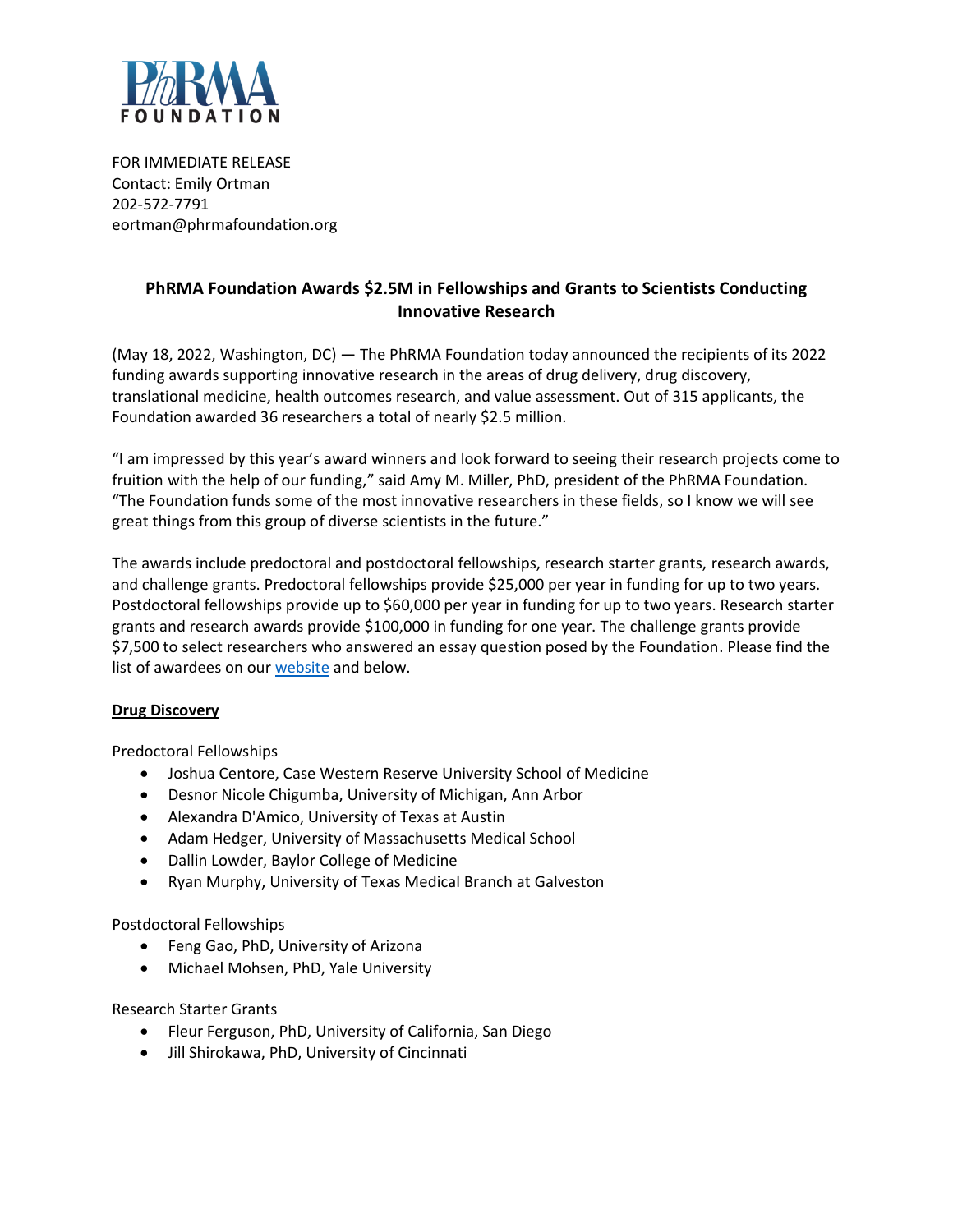

## **Drug Delivery**

Predoctoral Fellowships

- Victor Ejigah, Howard University
- Christopher Ruben, University of Iowa
- Nhu Truong, University of Maryland, Baltimore

Postdoctoral Fellowships

• Blaise Kimmel, PhD, Vanderbilt University

Research Starter Grants

- Na Li, PhD, University of Connecticut
- Jianqin Lu, PhD, University of Arizona
- Eden Tanner, PhD, University of Mississippi

#### **Translational Medicine**

Postdoctoral Fellowships

- Brian Andersen, MD, PhD, Brigham and Women's Hospital
- Andy G. S. Daniel, PhD, University of California, San Francisco

Research Starter Grants

- Ritu Raman, PhD, Massachusetts Institute of Technology
- Fan Zhang, PhD, University of Colorado, Denver

#### **Health Outcomes Research**

Predoctoral Fellowships

- Xin Hu, Emory University
- Shangqing Jiang, University of Washington
- Sara Khor, University of Washington
- Vanessa Paul Patterson, University of Colorado, Denver

#### Research Starter Grants

- Jingchuan Guo, MD, PhD, University of Florida
- Meng Li, ScM, PhD, University of Texas MD Anderson Cancer Center
- Mollie Wood, PhD, University of North Carolina at Chapel Hill

#### **Value Assessment**

Research Awards

- William Padula, PhD, University of Southern California
- Eline van den Broek-Altenburg, PhD, University of Vermont
- Zachary Ward, PhD, Harvard T.H. Chan School of Public Health